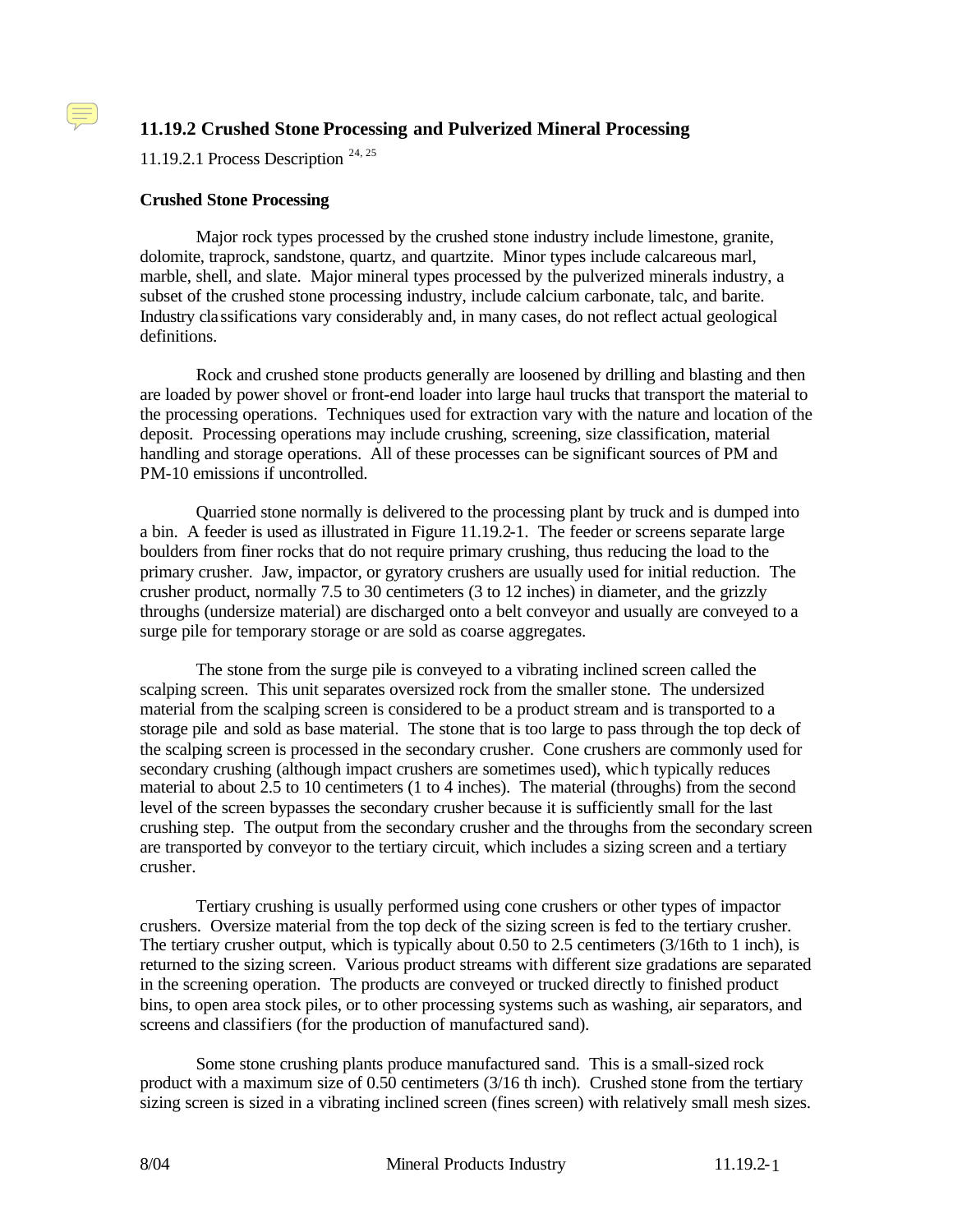Oversized material is processed in a cone crusher or a hammermill (fines crusher) adjusted to produce small diameter material. The output is returned to the fines screen for resizing.

In certain cases, stone washing is required to meet particulate end product specifications or demands.

#### **Pulverized Mineral Processing**

Pulverized minerals are produced at specialized processing plants. These plants supply mineral products ranging from sizes of approximately 1 micrometer to more than 75 micrometers aerodynamic diameter. Pharmaceutical, paint, plastics, pigment, rubber, and chemical industries use these products. Due to the specialized characteristics of the mineral products and the markets for these products, pulverized mineral processing plants have production rates that are less than 5% of the production capacities of conventional crushed stone plants. Two alternative processing systems for pulverized minerals are summarized in Figure 11-19.2-2.

In dry processing systems, the mineral aggregate material from conventional crushing and screening operations is subject to coarse and fine grinding primarily in roller mills and/or ball mills to reduce the material to the necessary product size range. A classifier is used to size the ground material and return oversized material that can be pulverized using either wet or dry processes. The classifier can either be associated with the grinding operation, or it can be a standalone process unit. Fabric filters control particulate matter emissions from the grinding operation and the classifier. The products are stored in silos and are shipped by truck or in bags.

In wet processing systems, the mineral aggregate material is processed in wet mode coarse and fine grinding operations. Beneficiation processes use flotation to separate mineral impurities. Finely ground material is concentrated and flash dried. Fabric filters are used to control particulate matter emissions from the flash dryer. The product is then stored in silos, bagged, and shipped.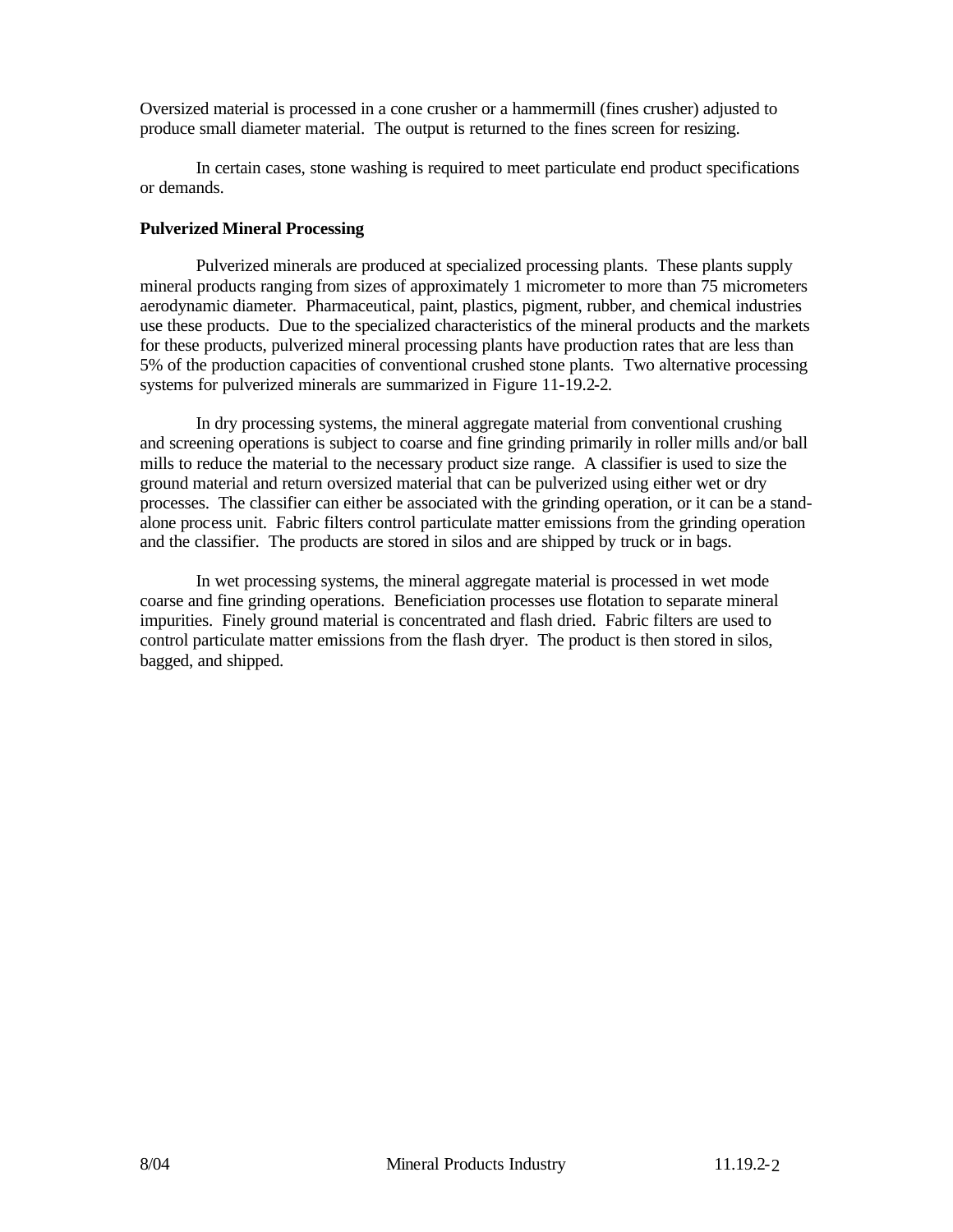

Figure 11.19.2-1. Typical stone processing plant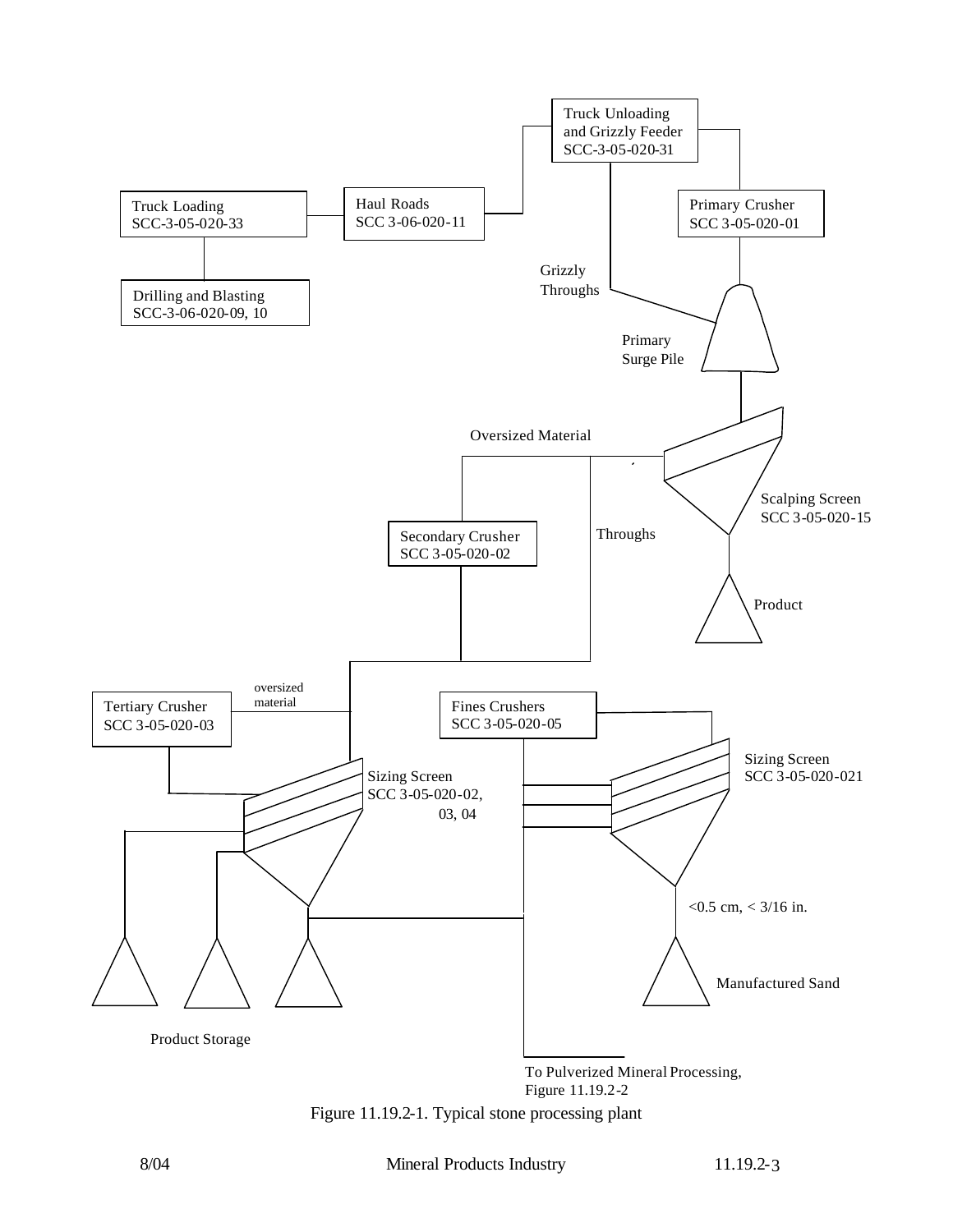

Figure 11.19.2-2 Flowchart for Pulverized Mineral Processing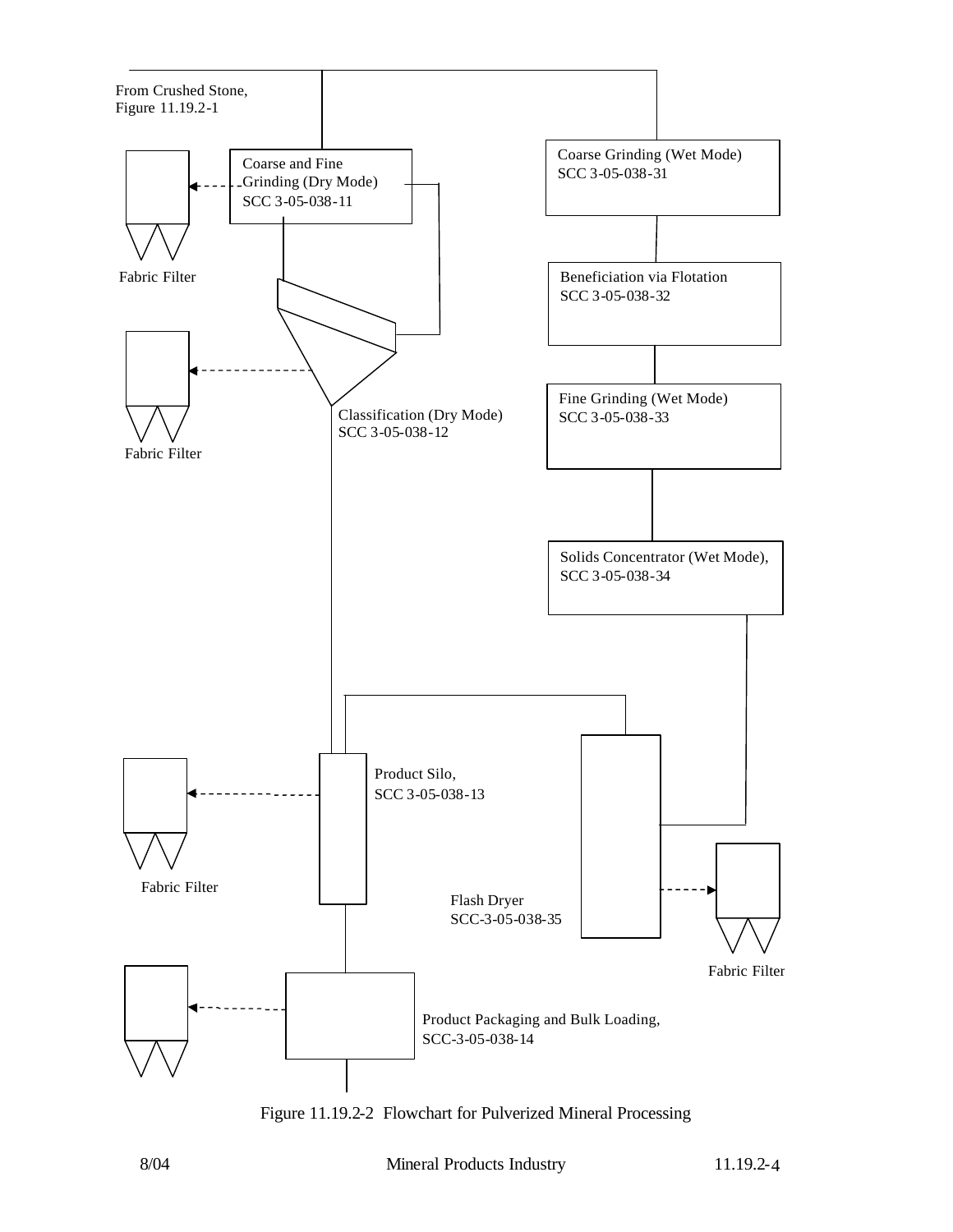# 11.19.2.2 Emissions and Controls 10, 11, 12, 13, 14, and 26

#### **Crushed Stone Processing**

Emissions of PM, PM-10, and PM-2.5 occur from a number of operations in stone quarrying and processing. A substantial portion of these emissions consists of heavy particles that may settle out within the plant. As in other operations, crushed stone emission sources may be categorized as either process sources or fugitive dust sources. Process sources include those for which emissions are amenable to capture and subsequent control. Fugitive dust sources generally involve the reentrainment of settled dust by wind or machine movement. Emissions from process sources should be considered fugitive unless the sources are vented to a baghouse or are contained in an enclosure with a forced-air vent or stack. Factors affecting emissions from either source category include the stone size distribution and the surface moisture content of the stone processed, the process throughput rate, the type of equipment and operating practices used, and topographical and climatic factors.

Of graphical and seasonal factors, the primary variables affecting uncontrolled PM emissions are wind and material moisture content. Wind parameters vary with geographical location, season, and weather. It can be expected that the level of emissions from unenclosed sources (principally fugitive dust sources) will be greater during periods of high winds. The material moisture content also varies with geographical location, season, and weather. Therefore, the levels of uncontrolled emissions from both process emission sources and fugitive dust sources generally will be greater in arid regions of the country than in temperate ones and greater during the summer months because of a higher evaporation rate.

The moisture content of the material processed can have a substantial effect on emissions. This effect is evident throughout the processing operations. Surface wetness causes fine particles to agglomerate on or to adhere to the faces of larger stones, with a resulting dust suppression effect. However, as new fine particles are created by crushing and attrition and as the moisture content is reduced by evaporation, this suppressive effect diminishes and may disappear. Plants that use wet suppression systems (spray nozzles) to maintain relatively high material moisture contents can effectively control PM emissions throughout the process. Depending on the geographical and climatic conditions, the moisture content of mined rock can range from nearly zero to several percent. Because moisture content is usually expressed on a basis of overall weight percent, the actual moisture amount per unit area will vary with the size of the rock being handled. On a constant mass-fraction basis, the per-unit area moisture content varies inversely with the diameter of the rock. The suppressive effect of the moisture depends on both the absolute mass water content and the size of the rock product. Typically, wet material contains >1.5 percent water.

A variety of material, equipment, and operating factors can influence emissions from crushing. These factors include (1) stone type, (2) feed size and distribution, (3) moisture content, (4) throughput rate, (5) crusher type, (6) size reduction ratio, and (7) fines content. Insufficient data are available to present a matrix of rock crushing emission factors detailing the above classifications and variables. Available data indicate that PM-10 and PM-2.5 emissions from limestone and granite processing operations are similar. Therefore, the emission factors developed from the emissions data gathered at limestone and granite processing facilities are considered to be representative of typical crushed stone processing operations. Emission factors for filterable PM, PM-10, and PM-2.5 emissions from crushed stone processing operations are presented in Tables 11.19.2-1 (Metric units) and 11.19.2-2 (English units.)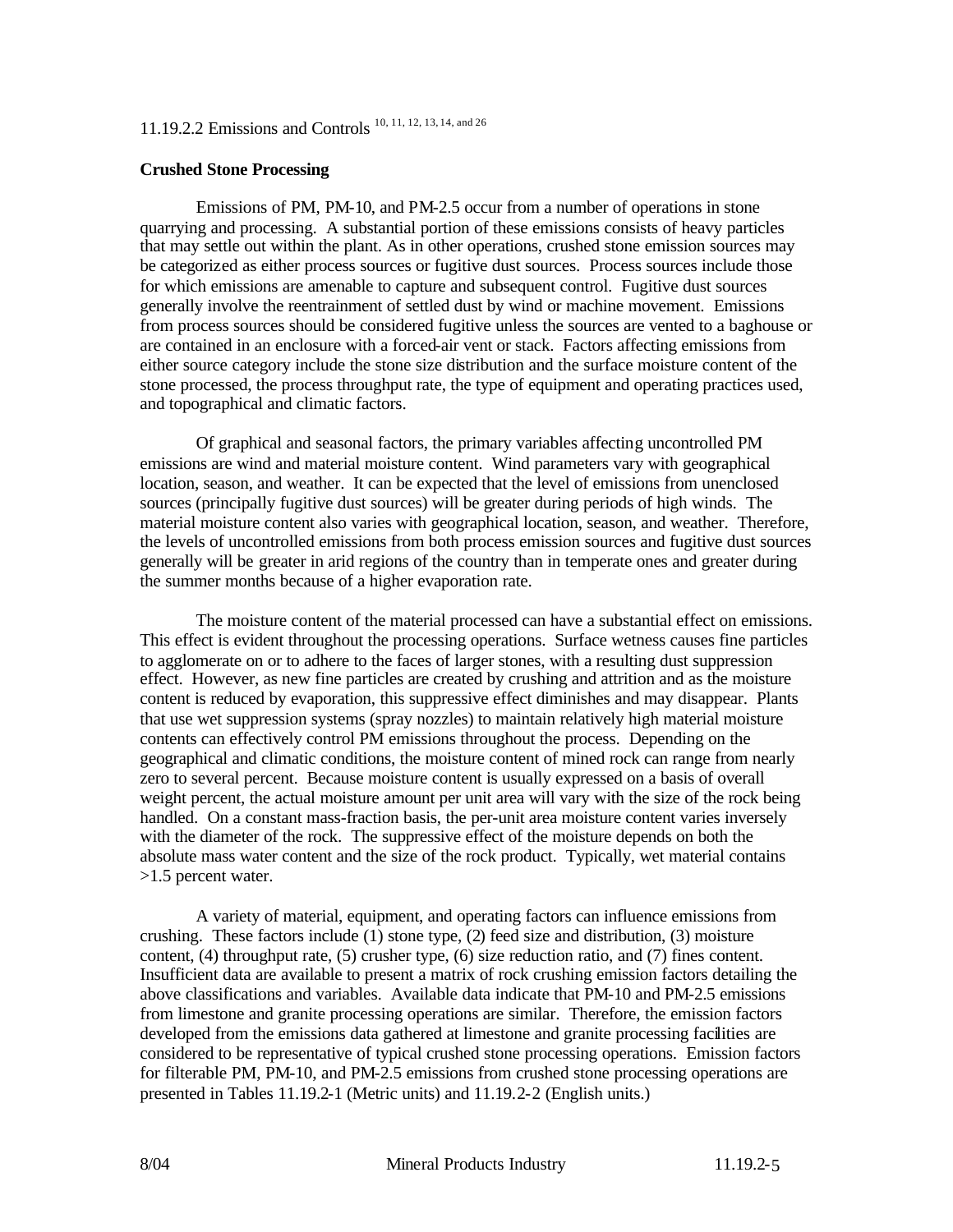### Table 11.19.2-1 (Metric Units). EMISSION FACTORS FOR CRUSHED STONE PROCESSING OPERATIONS (kg/Mg)<sup>a</sup>

| Source <sup>b</sup>                                      | Total                 | <b>EMISSION</b>         | Total                 | <b>EMISSION</b>         | Total                 | <b>EMISSION</b>         |
|----------------------------------------------------------|-----------------------|-------------------------|-----------------------|-------------------------|-----------------------|-------------------------|
|                                                          | Particulate           | <b>FACTOR</b>           | $PM-10$               | <b>FACTOR</b>           | PM-2.5                | <b>FACTOR</b>           |
|                                                          | Matter <sup>r,s</sup> | <b>RATING</b>           |                       | <b>RATING</b>           |                       | <b>RATING</b>           |
| Primary Crushing                                         | ND                    |                         | $ND^n$                |                         | $ND^n$                |                         |
| $(SCC 3-05-020-01)$                                      |                       |                         |                       |                         |                       |                         |
| Primary Crushing (controlled)                            | ND                    |                         | $ND^n$                |                         | $ND^n$                |                         |
| $(SCC 3-05-020-01)$                                      |                       |                         |                       |                         |                       |                         |
| <b>Secondary Crushing</b>                                | $\overline{ND}$       |                         | $ND^n$                |                         | $ND^n$                |                         |
| $(SCC 3-05-020-02)$<br>Secondary Crushing (controlled)   | $\overline{ND}$       |                         | $ND^n$                |                         | $ND^n$                |                         |
| $(SCC 3-05-020-02)$                                      |                       |                         |                       |                         |                       |                         |
| <b>Tertiary Crushing</b>                                 | $0.0027$ <sup>d</sup> | $\mathbf E$             | $0.0012^{\circ}$      | $\overline{C}$          | $ND^n$                |                         |
| $(SCC 3-050030-03)$                                      |                       |                         |                       |                         |                       |                         |
| Tertiary Crushing (controlled)                           | 0.0006 <sup>d</sup>   | $\overline{E}$          | $0.00027^p$           | $\overline{C}$          | 0.000059              | E                       |
| $(SCC 3-05-020-03)$                                      |                       |                         |                       |                         |                       |                         |
| <b>Fines Crushing</b>                                    | $0.0195^e$            | $\overline{E}$          | $0.0075^e$            | $\overline{\mathrm{E}}$ | ND                    |                         |
| $(SCC 3-05-020-05)$                                      |                       | $\overline{E}$          |                       |                         |                       |                         |
| Fines Crushing (controlled)                              | $0.0015$ <sup>f</sup> |                         | $0.0006$ <sup>f</sup> | $\overline{\mathrm{E}}$ | 0.0000359             | E                       |
| $(SCC 3-05-020-05)$<br>Screening                         | $0.0125$ <sup>c</sup> | $\overline{E}$          | $0.0043$ <sup>1</sup> | $\overline{C}$          | ND                    |                         |
| $(SCC 3-05-020-02, 03)$                                  |                       |                         |                       |                         |                       |                         |
| Screening (controlled)                                   | $0.0011^d$            | $\overline{E}$          | 0.00037 <sup>m</sup>  | $\overline{C}$          | 0.0000259             | E                       |
| $(SCC 3-05-020-02, 03)$                                  |                       |                         |                       |                         |                       |                         |
| Fines Screening                                          | 0.15 <sup>g</sup>     | $\overline{E}$          | $0.036^{8}$           | $\overline{\mathrm{E}}$ | ND                    |                         |
| (SCC 3-05-020-21                                         |                       |                         |                       |                         |                       |                         |
| Fines Screening (controlled)                             | $0.0018^{g}$          | $\overline{E}$          | $0.0011^{8}$          | $\overline{\mathrm{E}}$ | ND                    |                         |
| $(SCC 3-05-020-21)$                                      |                       |                         |                       |                         |                       |                         |
| Conveyor Transfer Point                                  | $0.0015^{h}$          | $\overline{\mathrm{E}}$ | $0.00055^h$           | ${\bf D}$               | ND                    |                         |
| $(SCC 3-05-020-06)$                                      |                       |                         |                       |                         |                       |                         |
| Conveyor Transfer Point (controlled)                     | $0.00007^i$           | $\overline{\mathrm{E}}$ | $2.3 \times 10^{-5i}$ | $\overline{D}$          | $6.5 \times 10^{-6q}$ | $\overline{\mathrm{E}}$ |
| $(SCC 3-05-020-06)$                                      |                       |                         |                       |                         |                       |                         |
| Wet Drilling - Unfragmented Stone<br>$(SCC 3-05-020-10)$ | $\overline{ND}$       |                         | $4.0 \times 10^{-5}$  | $\overline{\mathrm{E}}$ | $\overline{ND}$       |                         |
| Truck Unloading - Fragmented Stone                       | $\rm ND$              |                         | $8.0 \times 10^{-6}$  | $\overline{\mathrm{E}}$ | ND                    |                         |
| $(SCC 3-05-020-31)$                                      |                       |                         |                       |                         |                       |                         |
| Truck Loading - Conveyor, crushed                        | $\overline{ND}$       |                         | $5.0 \times 10^{-5k}$ | $\mathbf E$             | ND                    |                         |
| stone (SCC 3-05-020-32)                                  |                       |                         |                       |                         |                       |                         |

a. Emission factors represent uncontrolled emissions unless noted. Emission factors in kg/Mg of material throughput.  $SCC = Source Classification Code$ .  $ND = No data$ .

b. Controlled sources (with wet suppression) are those that are part of the processing plant that employs current wet suppression technology similar to the study group. The moisture content of the study group without wet suppression systems operating (uncontrolled) ranged from 0.21 to 1.3 percent, and the same facilities operating wet suppression systems (controlled) ranged from 0.55 to 2.88 percent. Due to carry over of the small amount of moisture required, it has been shown that each source, with the exception of crushers, does not need to employ direct water sprays. Although the moisture content was the only variable measured, other process features may have as much influence on emissions from a given source. Visual observations from each source under normal operating conditions are probably the best indicator of which emission factor is most appropriate. Plants that employ substandard control measures as indicated by visual observations should use the uncontrolled factor with appropriate control efficiency that best reflects the effectiveness of the controls employed.

c. References 1, 3, 7, and 8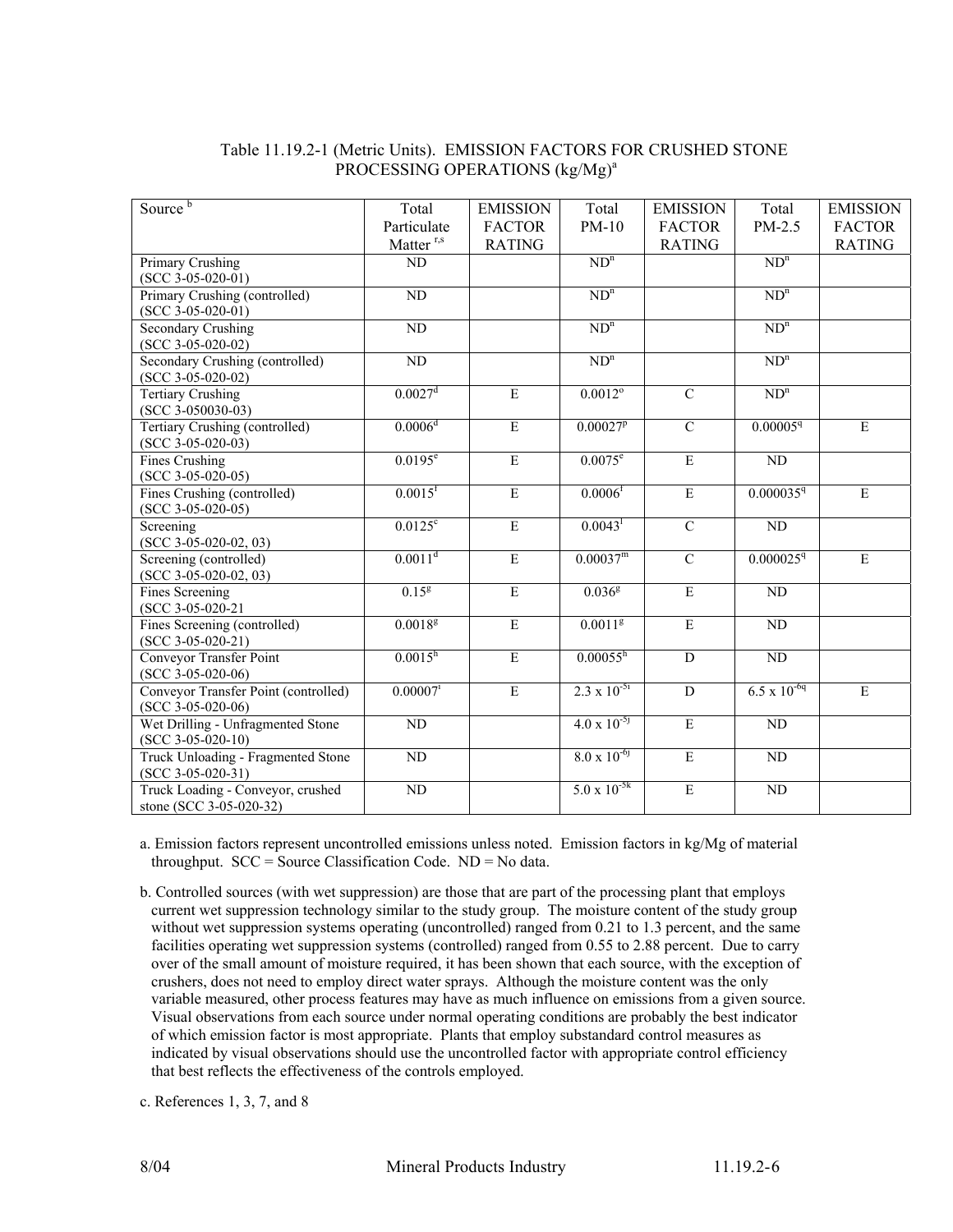d. References 3, 7, and 8

- e. Reference 4
- f. References 4 and 15
- g. Reference 4
- h. References 5 and 6
- i. References 5, 6, and 15
- j. Reference 11
- k. Reference 12
- l. References 1, 3, 7, and 8
- m. References 1, 3, 7, 8, and 15
- n. No data available, but emission factors for PM-10 for tertiary crushers can be used as an upper limit for primary or secondary crushing
- o. References 2, 3, 7, 8
- p. References 2, 3, 7, 8, and 15
- q. Reference 15
- r. PM emission factors are presented based on PM-100 data in the Background Support Document for Section 11.19.2
- s. Emission factors for PM-30 and PM-50 are available in Figures 11.19.2-3 through 11.19.2-6.

Note: Truck Unloading - Conveyor, crushed stone (SCC 3-05-020-32) was corrected to Truck Loading - Conveyor, crushed stone (SCC 3-05-020-32). October 1, 2010.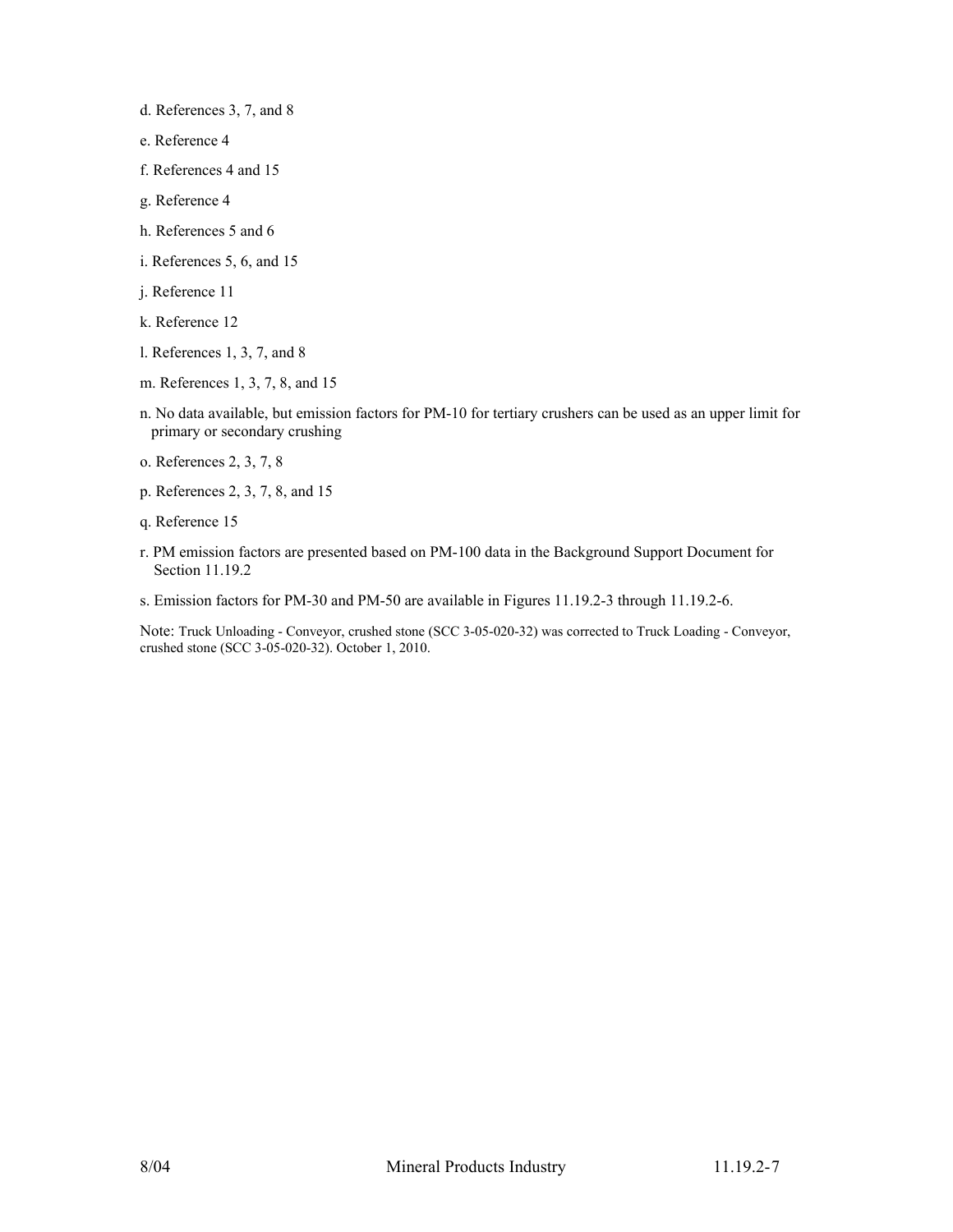### Table 11.19.2-2 (English Units). EMISSION FACTORS FOR CRUSHED STONE PROCESSING OPERATIONS (lb/Ton)<sup>a</sup>

| Source <sup>b</sup>                          | Total                 | <b>EMISSION</b>         | Total                 | <b>EMISSION</b>         | Total                 | <b>EMISSION</b> |
|----------------------------------------------|-----------------------|-------------------------|-----------------------|-------------------------|-----------------------|-----------------|
|                                              | Particulate           | <b>FACTOR</b>           | $PM-10$               | <b>FACTOR</b>           | PM-2.5                | <b>FACTOR</b>   |
|                                              | Matter <sup>r,s</sup> | <b>RATING</b>           |                       | <b>RATING</b>           |                       | <b>RATING</b>   |
| Primary Crushing                             | ND                    |                         | ND <sup>n</sup>       |                         | $ND^n$                |                 |
| $(SCC 3-05-020-01)$                          |                       |                         |                       |                         |                       |                 |
| Primary Crushing (controlled)                | $\overline{ND}$       |                         | $ND^n$                |                         | $ND^n$                |                 |
| $(SCC 3-05-020-01)$                          |                       |                         |                       |                         |                       |                 |
| <b>Secondary Crushing</b>                    | ND                    |                         | $ND^n$                |                         | $ND^n$                |                 |
| $(SCC 3-05-020-02)$                          |                       |                         |                       |                         |                       |                 |
| Secondary Crushing (controlled)              | ND                    |                         | $ND^n$                |                         | $ND^n$                |                 |
| $(SCC 3-05-020-02)$                          |                       |                         |                       |                         |                       |                 |
| <b>Tertiary Crushing</b>                     | $0.0054$ <sup>d</sup> | E                       | $0.0024^{\circ}$      | $\overline{C}$          | $ND^n$                |                 |
| $(SCC 3-050030-03)$                          |                       |                         |                       |                         |                       |                 |
| Tertiary Crushing (controlled)               | 0.0012 <sup>d</sup>   | $\overline{E}$          | $0.00054^{p}$         | $\overline{C}$          | $0.00010^{q}$         | $\mathbf E$     |
| $(SCC 3-05-020-03)$                          | $0.0390^e$            | $\overline{E}$          | $0.0150^e$            | $\overline{E}$          | ND                    |                 |
| <b>Fines Crushing</b><br>$(SCC 3-05-020-05)$ |                       |                         |                       |                         |                       |                 |
| Fines Crushing (controlled)                  | $0.0030$ <sup>f</sup> | $\mathbf E$             | 0.0012 <sup>f</sup>   | $\overline{\mathrm{E}}$ | 0.000070 <sup>q</sup> | $\mathbf E$     |
| $(SCC 3-05-020-05)$                          |                       |                         |                       |                         |                       |                 |
| Screening                                    | 0.025c                | $\overline{E}$          | $0.0087$ <sup>1</sup> | $\overline{C}$          | $\overline{ND}$       |                 |
| $(SCC 3-05-020-02, 03)$                      |                       |                         |                       |                         |                       |                 |
| Screening (controlled)                       | 0.0022 <sup>d</sup>   | $\overline{E}$          | $0.00074^m$           | $\overline{C}$          | 0.000050 <sup>q</sup> | $\mathbf E$     |
| $(SCC 3-05-020-02, 03)$                      |                       |                         |                       |                         |                       |                 |
| Fines Screening                              | 0.30 <sup>g</sup>     | $\mathbf E$             | $0.072$ <sup>g</sup>  | $\overline{E}$          | ND                    |                 |
| $(SCC 3-05-020-21)$                          |                       |                         |                       |                         |                       |                 |
| Fines Screening (controlled)                 | $0.0036^{8}$          | $\mathbf E$             | $0.0022^{8}$          | $\mathbf E$             | $\overline{ND}$       |                 |
| $(SCC 3-05-020-21)$                          |                       |                         |                       |                         |                       |                 |
| Conveyor Transfer Point                      | $0.0030^{h}$          | $\overline{\mathrm{E}}$ | $0.00110^{h}$         | $\overline{D}$          | $\rm ND$              |                 |
| $(SCC 3-05-020-06)$                          |                       |                         |                       |                         |                       |                 |
| Conveyor Transfer Point (controlled)         | $0.00014^{i}$         | $\mathbf E$             | $4.6 \times 10^{-5i}$ | D                       | $1.3 \times 10^{-5q}$ | E               |
| $(SCC 3-05-020-06)$                          |                       |                         |                       |                         |                       |                 |
| Wet Drilling - Unfragmented Stone            | $\rm ND$              |                         | $8.0 \times 10^{-5}$  | $\overline{\mathrm{E}}$ | ND                    |                 |
| $(SCC 3-05-020-10)$                          |                       |                         |                       |                         |                       |                 |
| Truck Unloading -Fragmented Stone            | $\overline{ND}$       |                         | $1.6 \times 10^{-5}$  | $\overline{E}$          | $\overline{ND}$       |                 |
| $(SCC 3-05-020-31)$                          |                       |                         |                       |                         |                       |                 |
| Truck Loading - Conveyor, crushed            | ND                    |                         | $0.00010^{k}$         | $\mathbf E$             | ND                    |                 |
| stone (SCC 3-05-020-32)                      |                       |                         |                       |                         |                       |                 |

a. Emission factors represent uncontrolled emissions unless noted. Emission factors in lb/Ton of material of throughput.  $SCC = Source Classification Code$ .  $ND = No data$ .

b. Controlled sources (with wet suppression) are those that are part of the processing plant that employs current wet suppression technology similar to the study group. The moisture content of the study group without wet suppression systems operating (uncontrolled) ranged from 0.21 to 1.3 percent, and the same facilities operating wet suppression systems (controlled) ranged from 0.55 to 2.88 percent. Due to carry over of the small amount of moisture required, it has been shown that each source, with the exception of crushers, does not need to employ direct water sprays. Although the moisture content was the only variable measured, other process features may have as much influence on emissions from a given source. Visual observations from each source under normal operating conditions are probably the best indicator of which emission factor is most appropriate. Plants that employ substandard control measures as indicated by visual observations should use the uncontrolled factor with an appropriate control efficiency that best reflects the effectiveness of the controls employed.

c. References 1, 3, 7, and 8

d. References 3, 7, and 8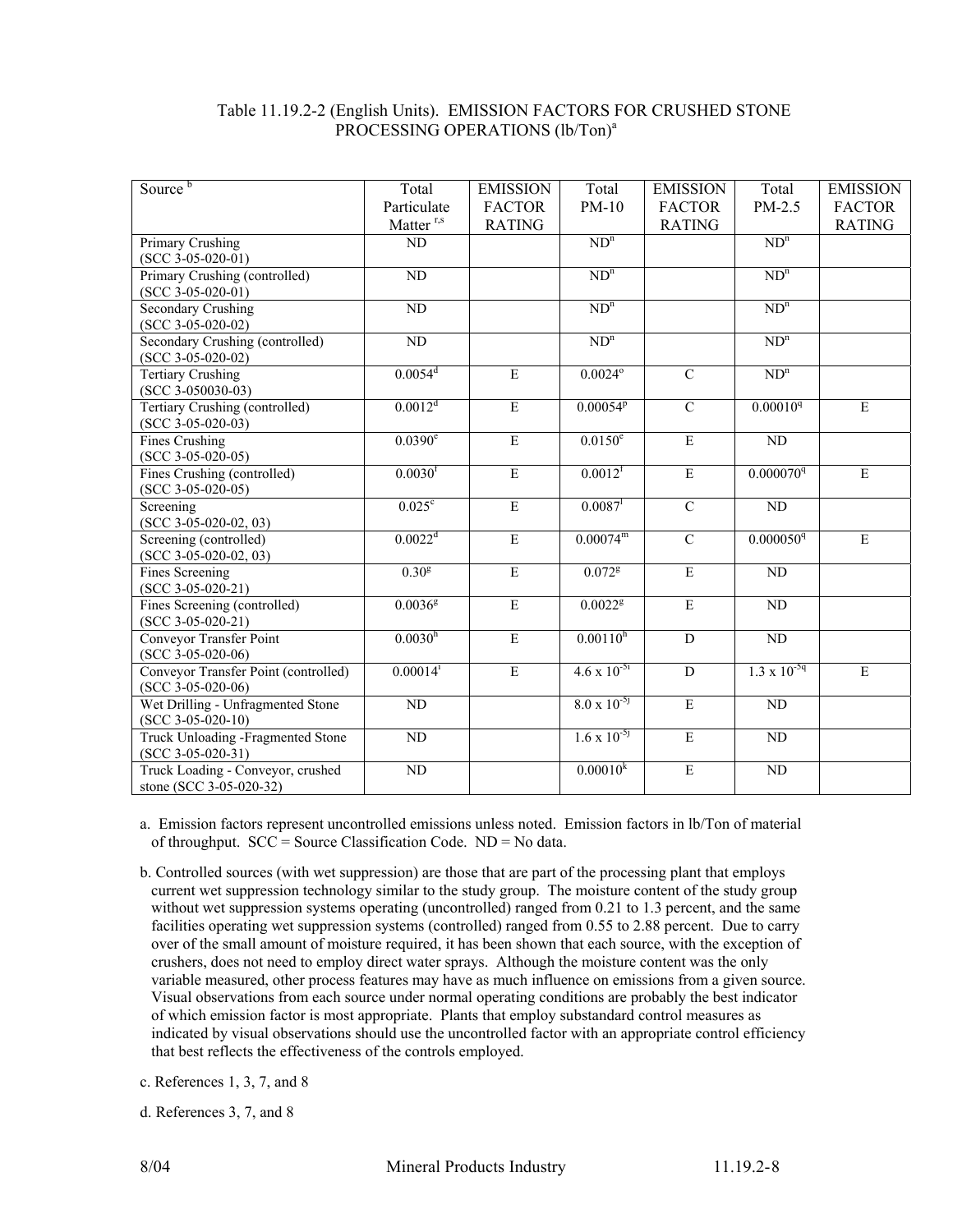e. Reference 4

f. References 4 and 15

- g. Reference 4
- h. References 5 and 6
- i. References 5, 6, and 15
- j. Reference 11
- k. Reference 12
- l. References 1, 3, 7, and 8
- m. References 1, 3, 7, 8, and 15
- n. No data available, but emission factors for PM-10 for tertiary crushers can be used as an upper limit for primary or secondary crushing
- o. References 2, 3, 7, 8
- p. References 2, 3, 7, 8, and 15
- q. Reference 15

.

- r. PM emission factors are presented based on PM-100 data in the Background Support Document for Section 11.19.2
- s. Emission factors for PM-30 and PM-50 are available in Figures 11.19.2-3 through 11.19.2-6.

Note: Truck Unloading - Conveyor, crushed stone (SCC 3-05-020-32) was corrected to Truck Loading - Conveyor, crushed stone (SCC 3-05-020-32). October 1, 2010.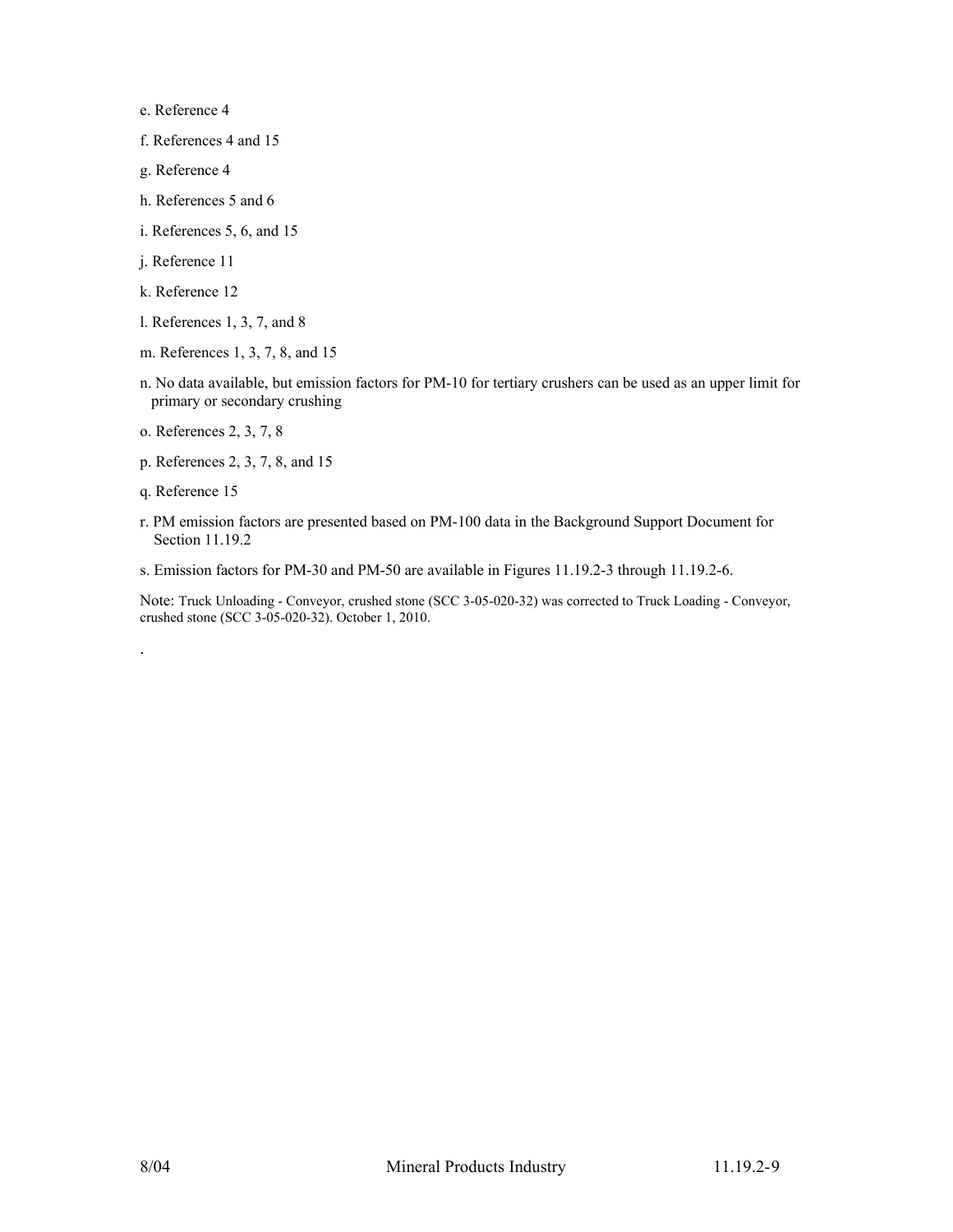Emission factor estimates for stone quarry blasting operations are not presented because of the sparsity and unreliability of available tests. While a procedure for estimating blasting emissions is presented in Section 11.9, Western Surface Coal Mining, that procedure should not be applied to stone quarries because of dissimilarities in blasting techniques, material blasted, and size of blast areas. Emission factors for fugitive dust sources, including paved and unpaved roads, materials handling and transfer, and wind erosion of storage piles, can be determined using the predictive emission factor equations presented in AP-42 Section 13.2.

The data used in the preparation of the controlled PM calculations was derived from the individual A-rated tests for PM-2.5 and PM-10 summarized in the Background Support Document. For conveyor transfer points, the controlled PM value was derived from A-rated PM-2.5, PM-10, and PM data summarized in the Background Support Document.

The extrapolation line was drawn through the PM-2.5 value and the mean of the PM-10 values. PM emission factors were calculated for PM-30, PM-50, and PM-100. Each of these particle size limits is used by one or more regulatory agencies as the definition of total particulate matter. The graphical extrapolations used in calculating the emission factors are presented in Figures 11.19.2-3, -4, -5, and -6.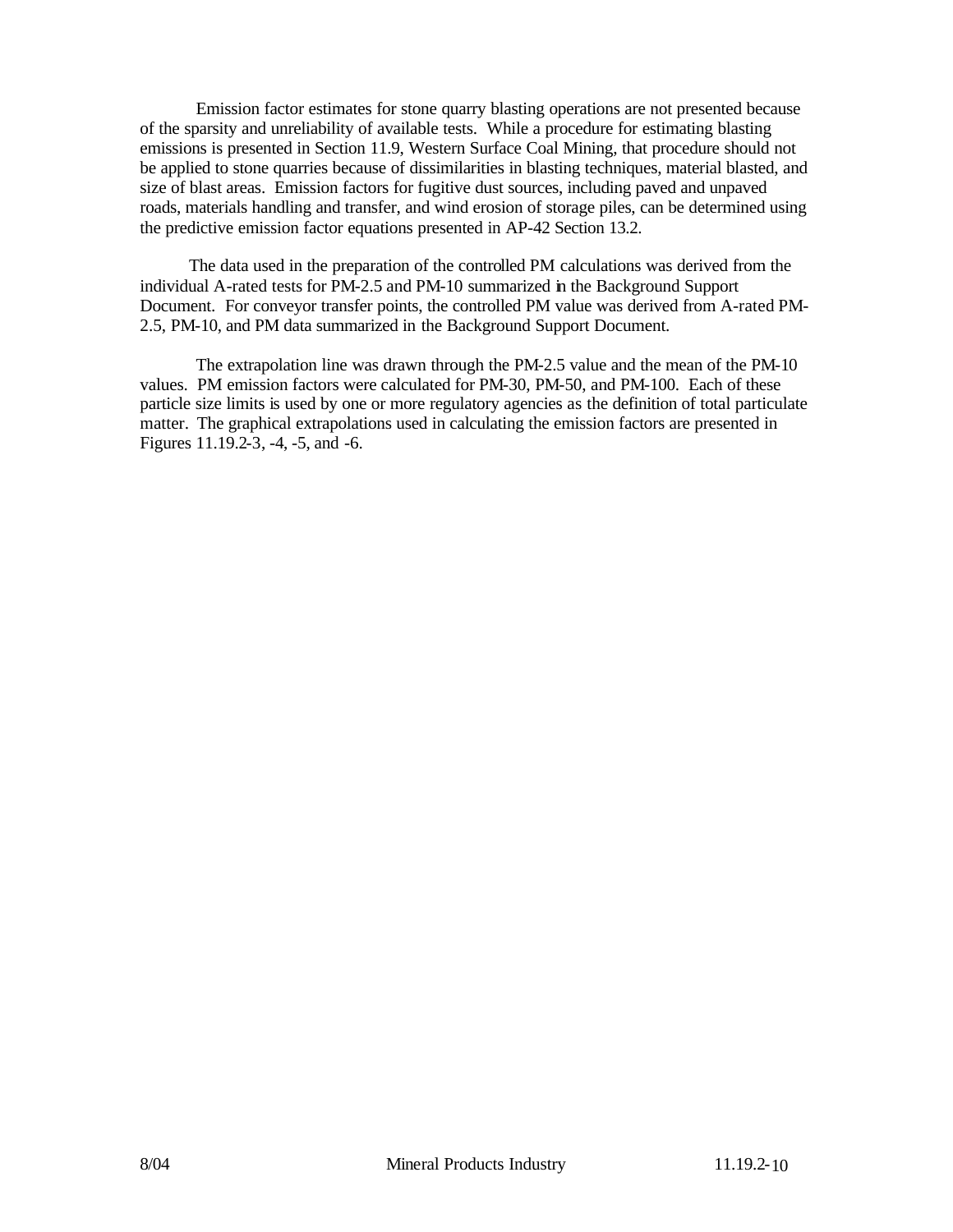

Figure 11-19-3. PM Emission Factor Calculation, Screening (Controlled)



Figure 11.19-4. PM Emission Factor Calculation, Tertiary Crushing (Controlled)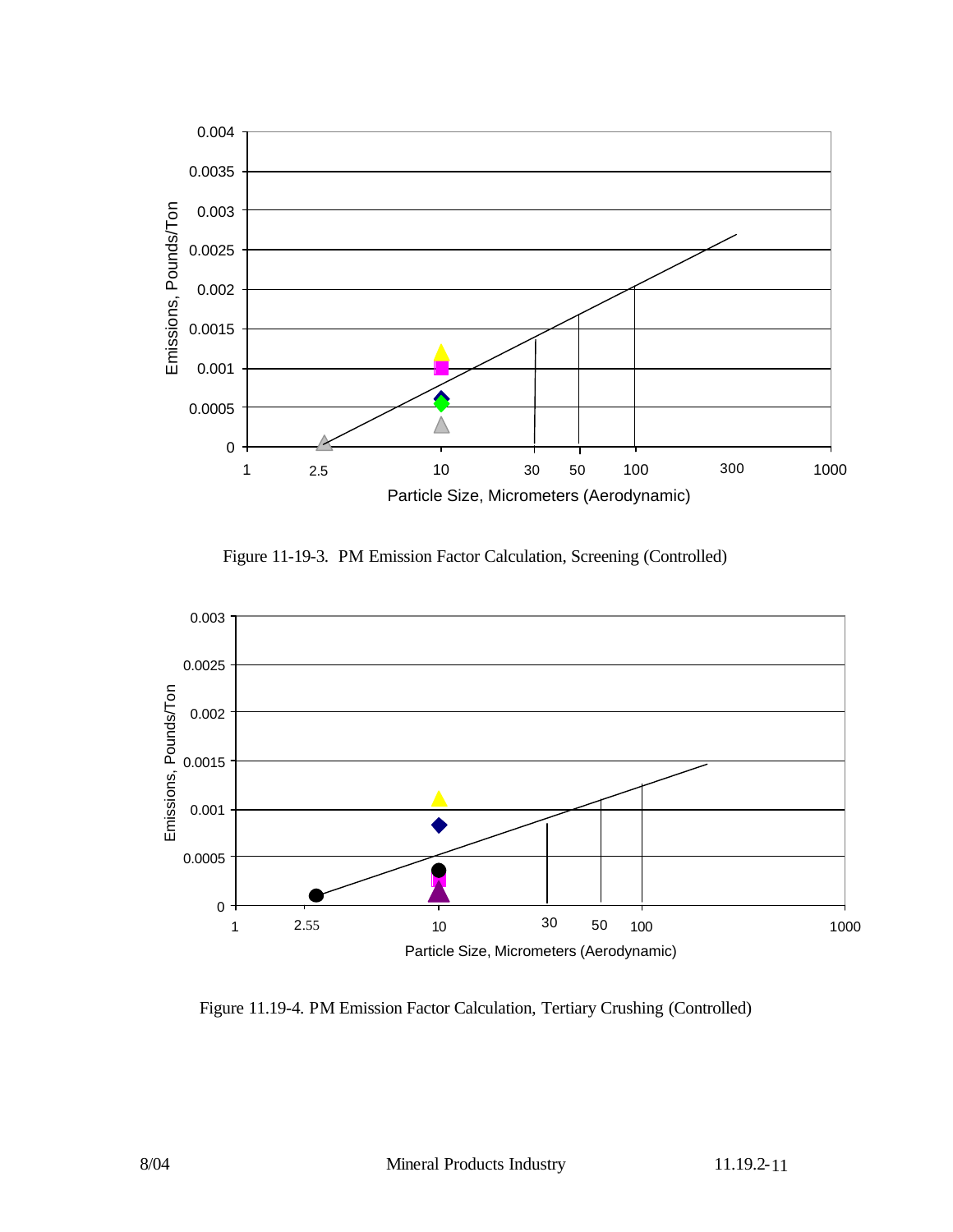

Figure 11-19.5. PM Emission Factor Calculation, Fines Crushing (Controlled)



Figure 11.19-6. PM Emission Factor Calculation, Conveyor Transfer Points (Controlled)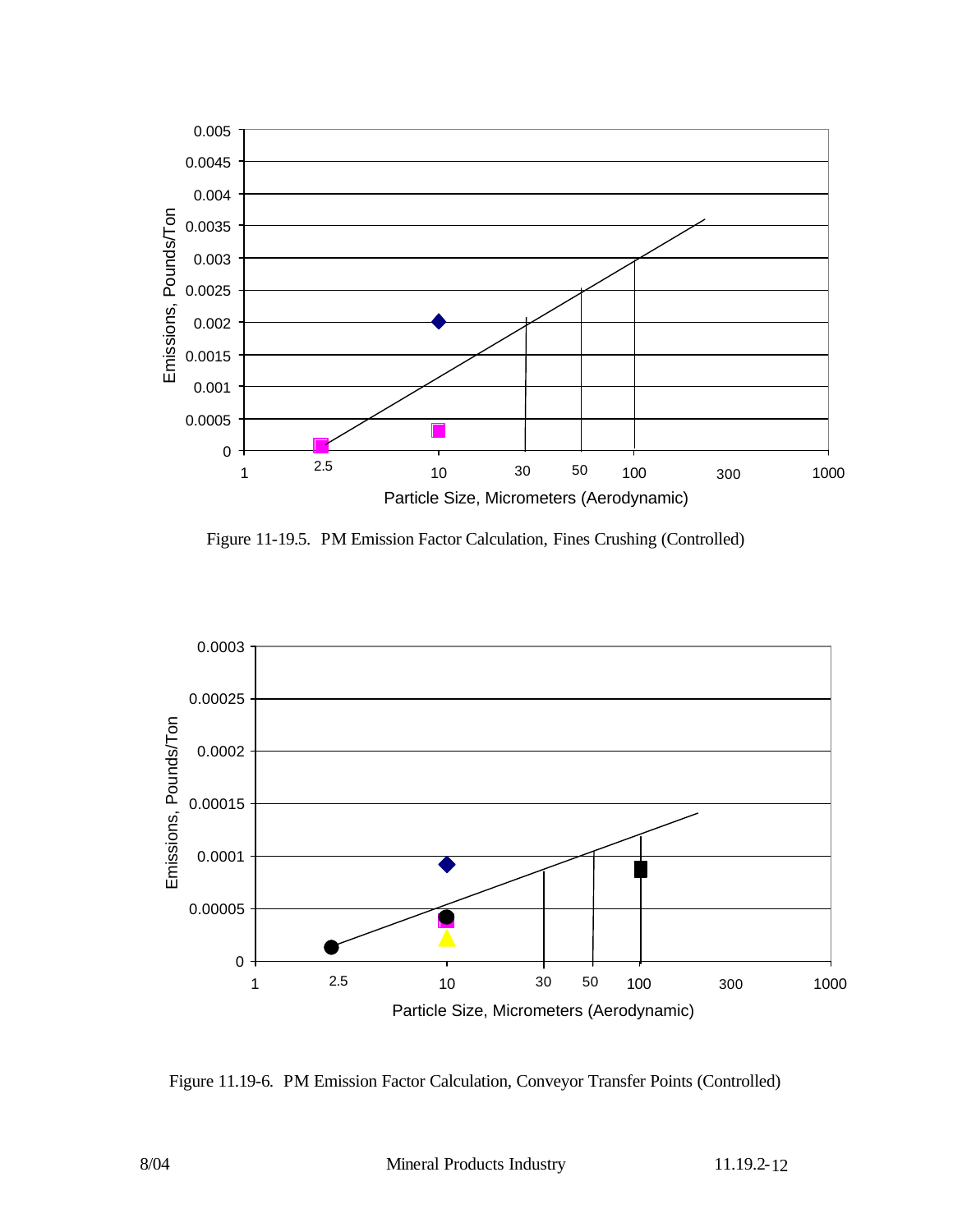The uncontrolled PM emission factors have been calculated from the controlled PM emission factors calculated in accordance with Figures 11.19.2-3 through 11.19.2-6. The PM-10 control efficiencies have been applied to the PM controlled emission factor data to calculate the uncontrolled PM emission rates.

Screening PM-10

Controlled  $= 0.00073$  Lbs./Ton.

Uncontrolled  $= 0.00865$  Lbs./Ton.

Efficiency  $= 91.6%$ 

Tertiary Crushing PM-10

 $Controlled = 0.00054$ Uncontrolled  $= 0.00243$ 

Efficiency  $= 77.7\%$ 

Fines Crushing PM-10:

 $Controlled = 0.0012$ 

Uncontrolled  $= 0.015$ 

Efficiency  $= 92.0\%$ 

Conveyor Transfer Points PM-10

 $Controlled = 0.000045$ Uncontrolled  $= 0.0011$ Efficiency  $= 95.9\%$ 

The uncontrolled total particulate matter emission factor was calculated from the controlled total particulate matter using Equation 1:

Uncontrolled emission factor = Controlled total particulate emission factor (100% – PM-10 Efficiency %)/100%

Equation 1

The Total PM emission factors calculated using Figures 11.19.2-3 through 11.19.2-6 were developed because (1) there are more A-rated test data supporting the calculated values and (2) the extrapolated values provide the flexibility for agencies and source operators to select the most appropriate definition for Total PM. All of the Total PM emission factors have been rated as E due to the limited test data and the need to estimate emission factors using extrapolations of the PM-2.5 and PM-10 data.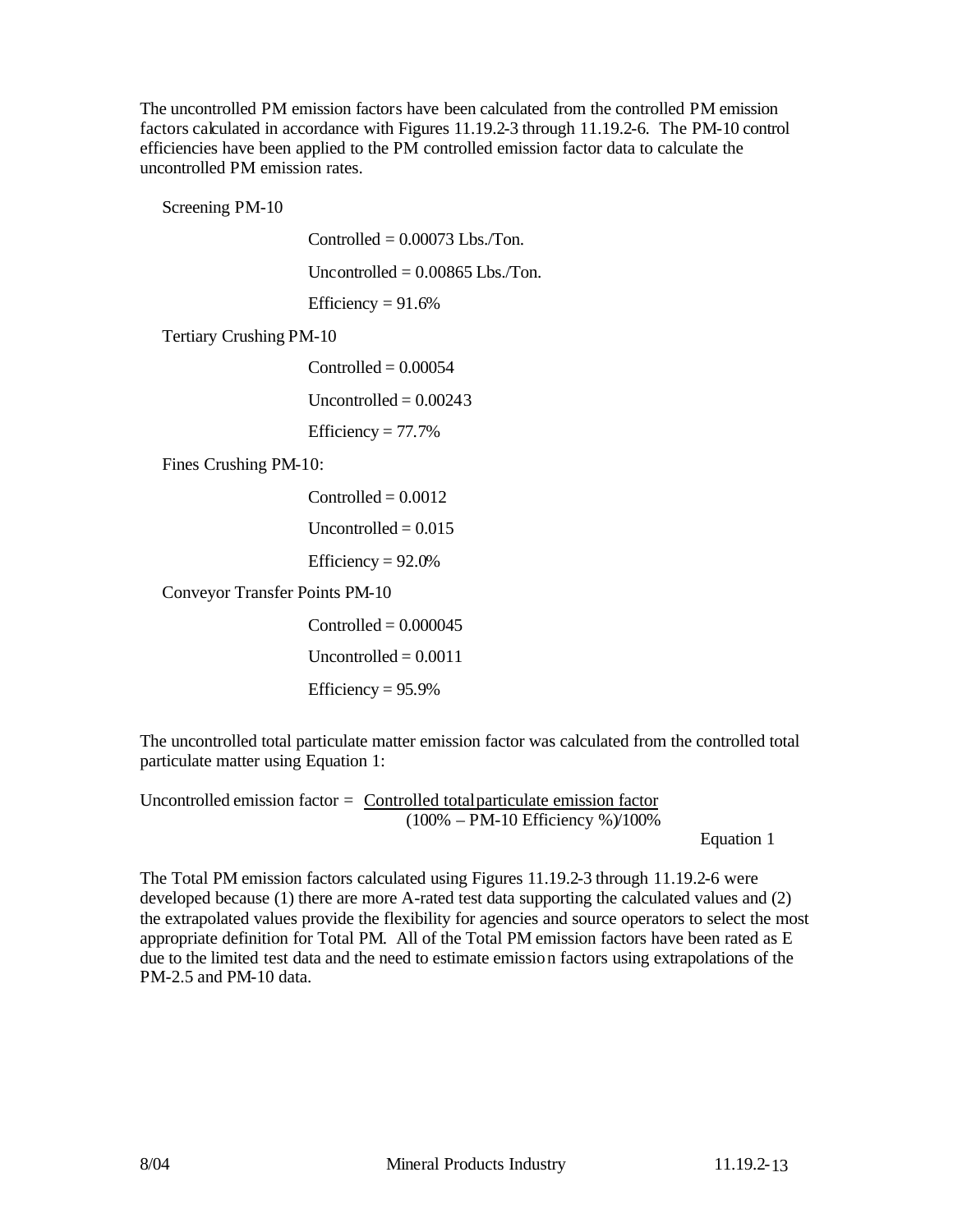#### **Pulverized Mineral Processing**

Emissions of particulate matter from dry mode pulverized mineral processing operations are controlled by pulse jet and envelope type fabric filter systems. Due to the low-to-moderate gas temperatures generated by the processing equipment, conventional felted filter media are used. Collection efficiencies for fabric filter-controlled dry process equipment exceed 99.5%. Emission factors for pulverized mineral processing operations are presented in Tables 11.19.2-3 and 11.19.2-4.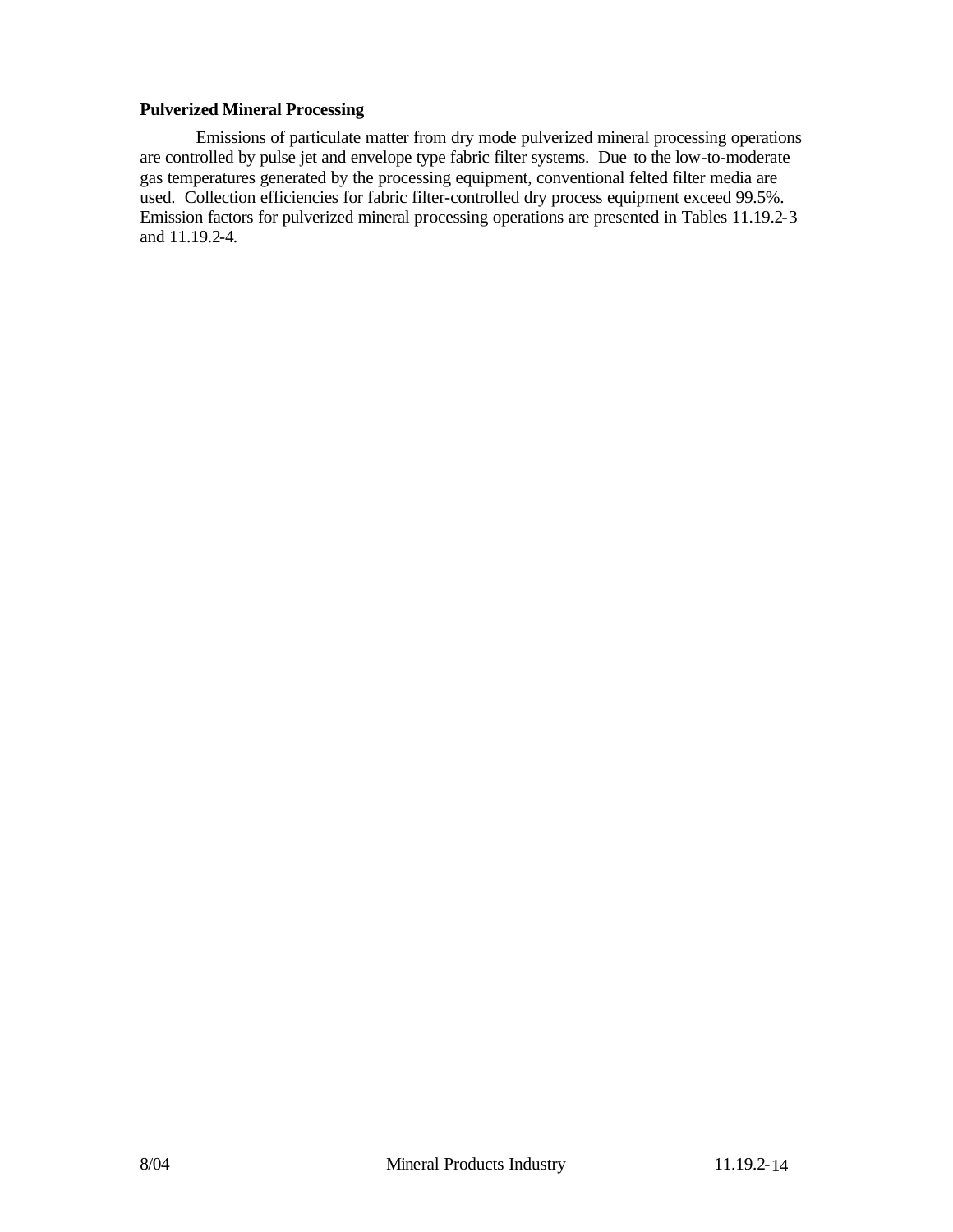| Source $\overline{b}$                                                  | Total       | <b>EMISSION</b> | Total   | <b>EMISSION</b> | Total    | <b>EMISSION</b> |
|------------------------------------------------------------------------|-------------|-----------------|---------|-----------------|----------|-----------------|
|                                                                        | Particulate | <b>FACTOR</b>   | $PM-10$ | <b>FACTOR</b>   | $PM-2.5$ | <b>FACTOR</b>   |
|                                                                        | Matter      | <b>RATING</b>   |         | <b>RATING</b>   |          | <b>RATING</b>   |
| Grinding (Dry) with Fabric Filter<br>Control<br>$(SCC 3-05-038-11)$    | 0.0202      | D               | 0.0169  | B               | 0.0060   | B               |
| Classifiers (Dry) with Fabric Filter<br>Control<br>$(SCC 3-05-038-12)$ | 0.0112      | E               | 0.0052  | $\bf E$         | 0.0020   | E               |
| Flash Drying with Fabric Filter Control<br>$(SCC 3-05-038-35)$         | 0.0134      | $\mathcal{C}$   | 0.0073  | $\mathcal{C}$   | 0.0042   | $\mathcal{C}$   |
| Product Storage with Fabric Filter<br>Control<br>$(SCC 3-05-38-13)$    | 0.0055      | E               | 0.0008  | E               | 0.0003   | E               |

## Table 11.19.2-3 (Metric Units). EMISSION FACTORS FOR PULVERIZED MINERAL PROCESSING OPERATIONS<sup>a</sup>

a. Emission factors represent controlled emissions unless noted. Emission factors are in kg/Mg of material throughput.

b. Date from references 16 through 23

# Table 11.19.2-4 (English Units). EMISSION FACTORS FOR PULVERIZED MINERAL PROCESSING OPERATIONS<sup>a</sup>

| Source <sup>b</sup>                                                    | Total       | <b>EMISSION</b> | Total   | <b>EMISSION</b> | Total    | <b>EMISSION</b> |
|------------------------------------------------------------------------|-------------|-----------------|---------|-----------------|----------|-----------------|
|                                                                        | Particulate | <b>FACTOR</b>   | $PM-10$ | <b>FACTOR</b>   | $PM-2.5$ | <b>FACTOR</b>   |
|                                                                        | Matter      | <b>RATING</b>   |         | <b>RATING</b>   |          | <b>RATING</b>   |
| Grinding (Dry) with Fabric Filter<br>Control<br>$(SCC 3-05-038-11)$    | 0.0404      | D               | 0.0339  | B               | 0.0121   | B               |
| Classifiers (Dry) with Fabric Filter<br>Control<br>$(SCC 3-05-038-12)$ | 0.0225      | E               | 0.0104  | E               | 0.0041   | E               |
| Flash Drying with Fabric Filter Control<br>$(SCC 3-05-038-35)$         | 0.0268      | $\mathcal{C}$   | 0.0146  | $\mathcal{C}$   | 0.0083   | $\mathcal{C}$   |
| Product Storage with Fabric Filter<br>Control<br>$(SCC 3-05-038-13)$   | 0.0099      | E               | 0.0016  | $\mathbf E$     | 0.0006   | E               |
|                                                                        |             |                 |         |                 |          |                 |

a. Emission factors represent controlled emissions unless noted. Emission factors are in lb/Ton of material throughput.

b. Data from references 16 through 23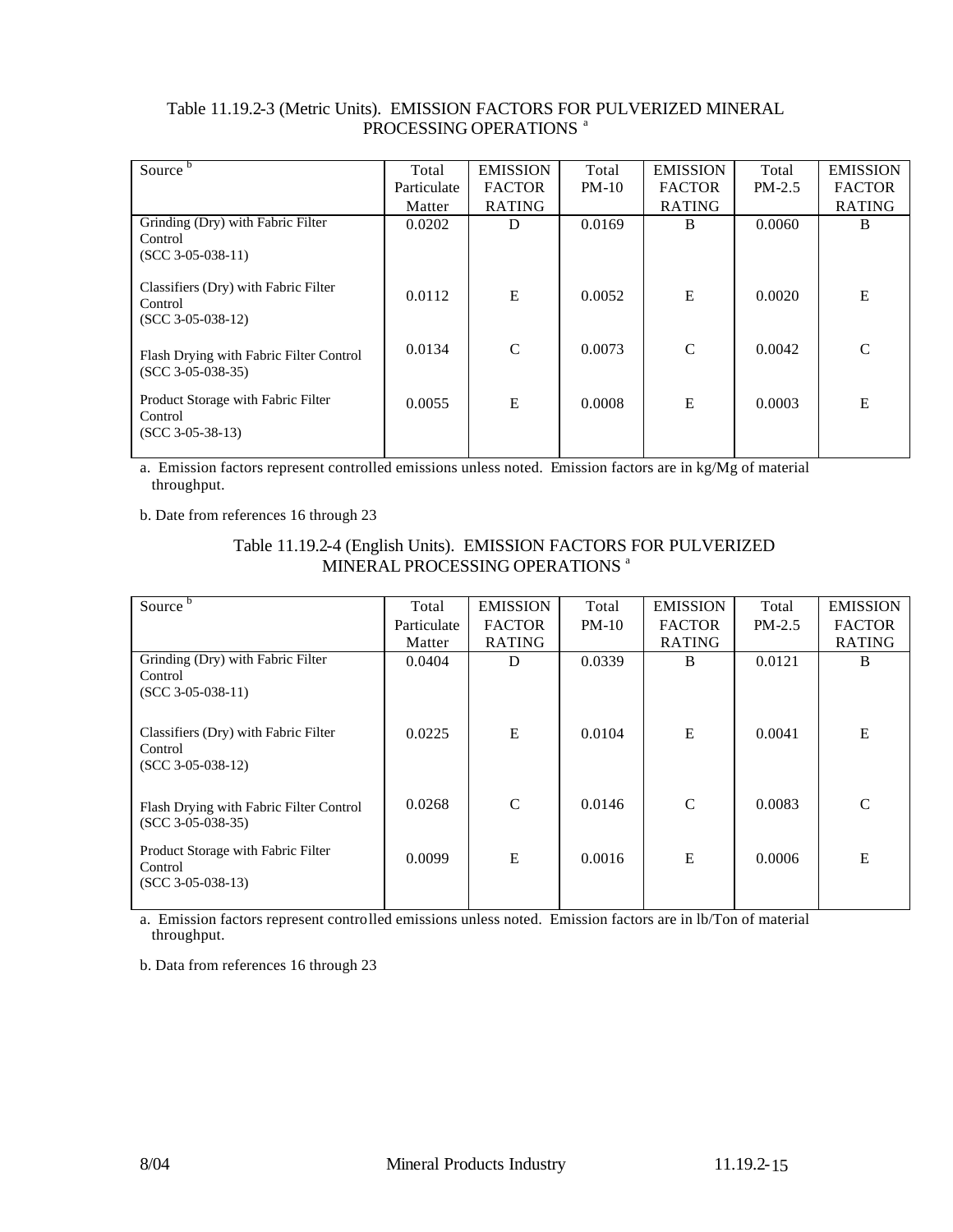References for Section  $11.19.2<sup>1</sup>$ 

- 1. J. Richards, T. Brozell, and W. Kirk, *PM-10 Emission Factors for a Stone Crushing Plant Deister Vibrating Screen,* EPA Contract No. 68-Dl-0055, Task 2.84, U. S. Environmental Protection Agency, Research Triangle Park, NC, February 1992.
- 2. J. Richards, T. Brozell, and W. Kirk, *PM-10 Emission Factors for a Stone Crushing Plant Tertiary Crusher,* EPA Contract No. 68-D1-0055, Task 2.84, U. S. Environmental Protection Agency, Research Triangle Park, NC, February 1992.
- 3. W. Kirk, T. Brozell, and J. Richards, *PM-10 Emission Factors for a Stone Crushing Plant Deister Vibrating Screen and Crusher,* National Stone Association, Washington DC, December 1992.
- 4. T. Brozell, J. Richards, and W. Kirk, *PM-10 Emission Factors for a Stone Crushing Plant Tertiary Crusher and Vibrating Screen,* EPA Contract No. 68-DO-0122, U. S. Environmental Protection Agency, Research Triangle Park, NC, December 1992.
- 5. T. Brozell, *PM-10 Emission Factors for Two Transfer Points at a Granite Stone Crushing Plant,* EPA Contract No. 68-DO-0122, U. S. Environmental Protection Agency, Research Triangle Park, NC, January 1994.
- 6. T. Brozell, *PM-10 Emission Factors for a Stone Crushing Plant Transfer Point,* EPA Contract No. 68-DO-0122, U. S. Environmental Protection Agency, Research Triangle Park, NC, February 1993.
- 7. T. Brozell and J. Richards, *PM-10 Emission Factors for a Limestone Crushing Plant Vibrating Screen and Crusher for Bristol, Tennessee,* EPA Contract No. 68-D2-0163, U. S. Environmental Protection Agency, Research Triangle Park, NC, July 1993.
- 8. T. Brozell and J. Richards, *PM-10 Emission Factors for a Limestone Crushing Plant Vibrating Screen and Crusher for Marysville, Tennessee,* EPA Contract No. 68-D2-0163, U. S. Environmental Protection Agency, Research Triangle Park, NC, July 1993.
- 9*. Air Pollution Control Techniques for Nonmetallic Minerals Industry,* EPA-450/3-82-014, U. S. Environmental Protection Agency, Research Triangle Park, NC, August 1982.
- 10. *Review Emission Data Base and Develop Emission Factors for the Construction Aggregate Industry,* Engineering-Science, Inc., Arcadia, CA, September 1984.
- 11. P. K. Chalekode *et al., Emissions from the Crushed Granite Industry: State of the Art,* EPA-600/2-78-021, U. S. Environmental Protection Agency, Washington, DC, February 1978.
- 12. T. R. Blackwood *et al., Source Assessment: Crushed Stone,* EPA-600/2-78-004L, U. S. Environmental Protection Agency, Washington, DC, May 1978.
- 13. *An Investigation of Particulate Emissions from Construction Aggregate Crushing Operations and Related New Source Performance Standards,* National Crushed Stone Association, Washington, DC, December 1979.

l

<sup>&</sup>lt;sup>1</sup> References 1 through 23 are identical to References 1 through 23 in the Background Support Document for AP-42, Section 11.19-2.